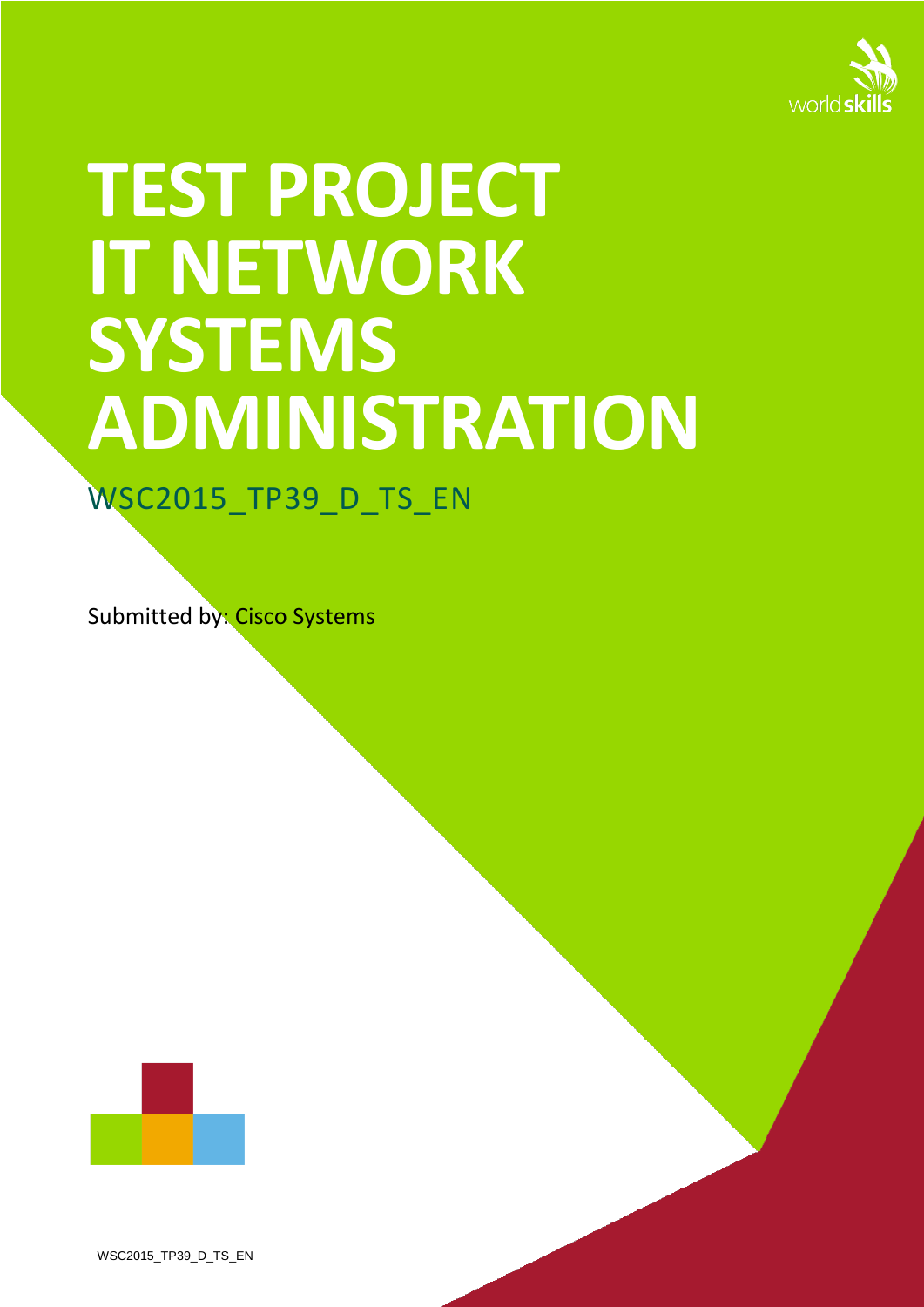## <span id="page-1-0"></span>**CONTENTS**

٦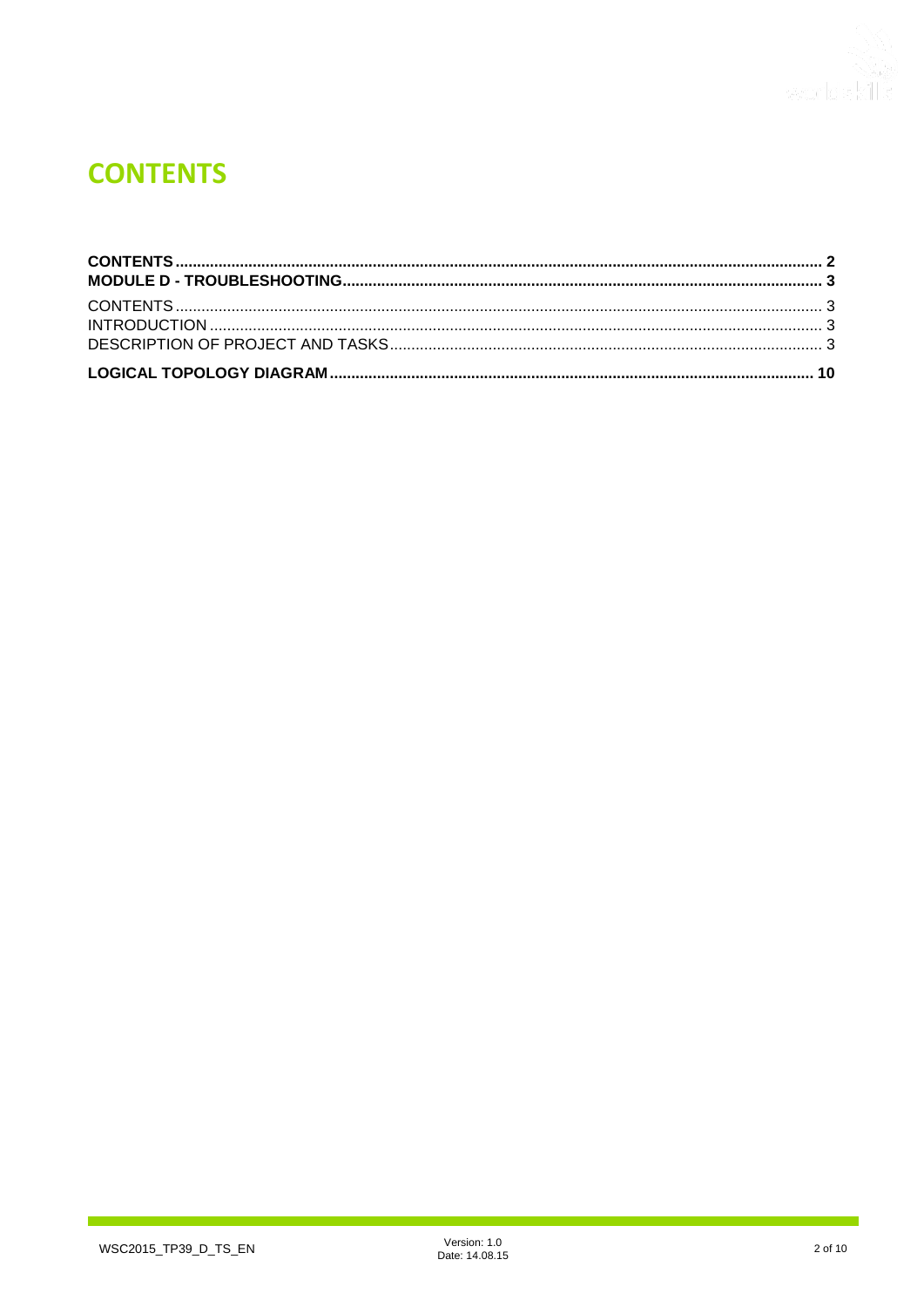

## <span id="page-2-0"></span>**MODULE D - TROUBLESHOOTING**

#### <span id="page-2-1"></span>**CONTENTS**

This Test Project proposal consists of the following document/file:

WSC2015\_TP39\_D\_TS\_EN.docx WSC2015\_TP39\_D\_TS\_XX.pkz

#### <span id="page-2-2"></span>**INTRODUCTION**

The competition has a fixed start and finish time. You must decide how to best divide your time.

Please **carefully** read the following instructions!

When the competition time ends, please save your file and add your Country-code in the end of the filename (change the XX), leave the Cisco Packet Tracer program and your workstation in a running state.

#### **DO NOT FORGET TO SAVE YOUR PACKET TRACER FILE REGULARLY!**

**(The Cisco Packet Tracer program may crash and you could loose marks!)**

#### <span id="page-2-3"></span>**DESCRIPTION OF PROJECT AND TASKS**

Ciscwell Glazing Company makes ceramic coatings for space capsules and ships. The processes in the factory are monitored via cameras, sensors, and people on the assembly lines. The Factory also has a store for the public to observe the process and buy samples of ceramics that have been in outer space.

Some aerospace customers will deliver their plans to the office where bids and processes are discussed. The webserver is also the email server [\(www.ciscwell.com\)](http://www.ciscwell.com/).

After recent network upgrades there was a major power outage in the area so there are many devices that no longer work on the network. The IT-team did not have time to test the upgrades before the power outage. The IT manager is sick at home and you have been handed minor documentation of the network. Please look at the **Engineers notes**.

All PC must be able to reach all servers via ping or via the DNS entry. All email clients shown on the Engineers Notes must be configured and work. You have two hours to fix as many of the network errors that you can.

Good Luck, The Packet Tracer Team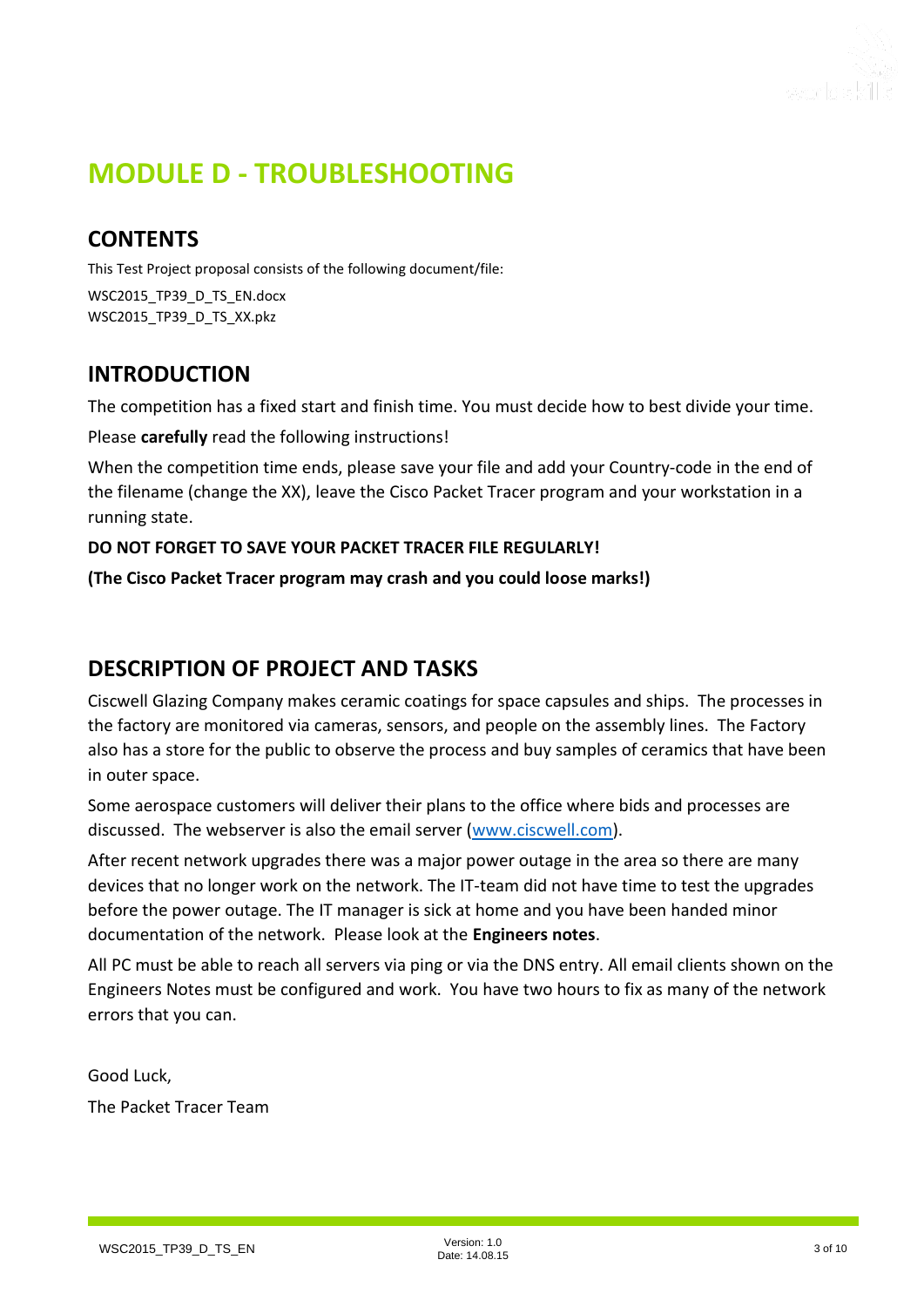

### **Engineer notes**

All routers using EIGRP 1 All PCs set to DHCP All DHCP pools are on factory-RT Servers all have static IPs Video Server 172.16.10.5/24 Sales Server 172.16.30.5/24 Assembly Data 172.16.40.5/24 DNS server 199.0.0.42/29 [www.ciscwell.com](http://www.ciscwell.com/) 199.0.0.52/29 email accounts for [www.ciscwell.com](http://www.ciscwell.com/)

owner assembly store lab glazing packing  $\boldsymbol{\Pi}$ 

all passwords cisco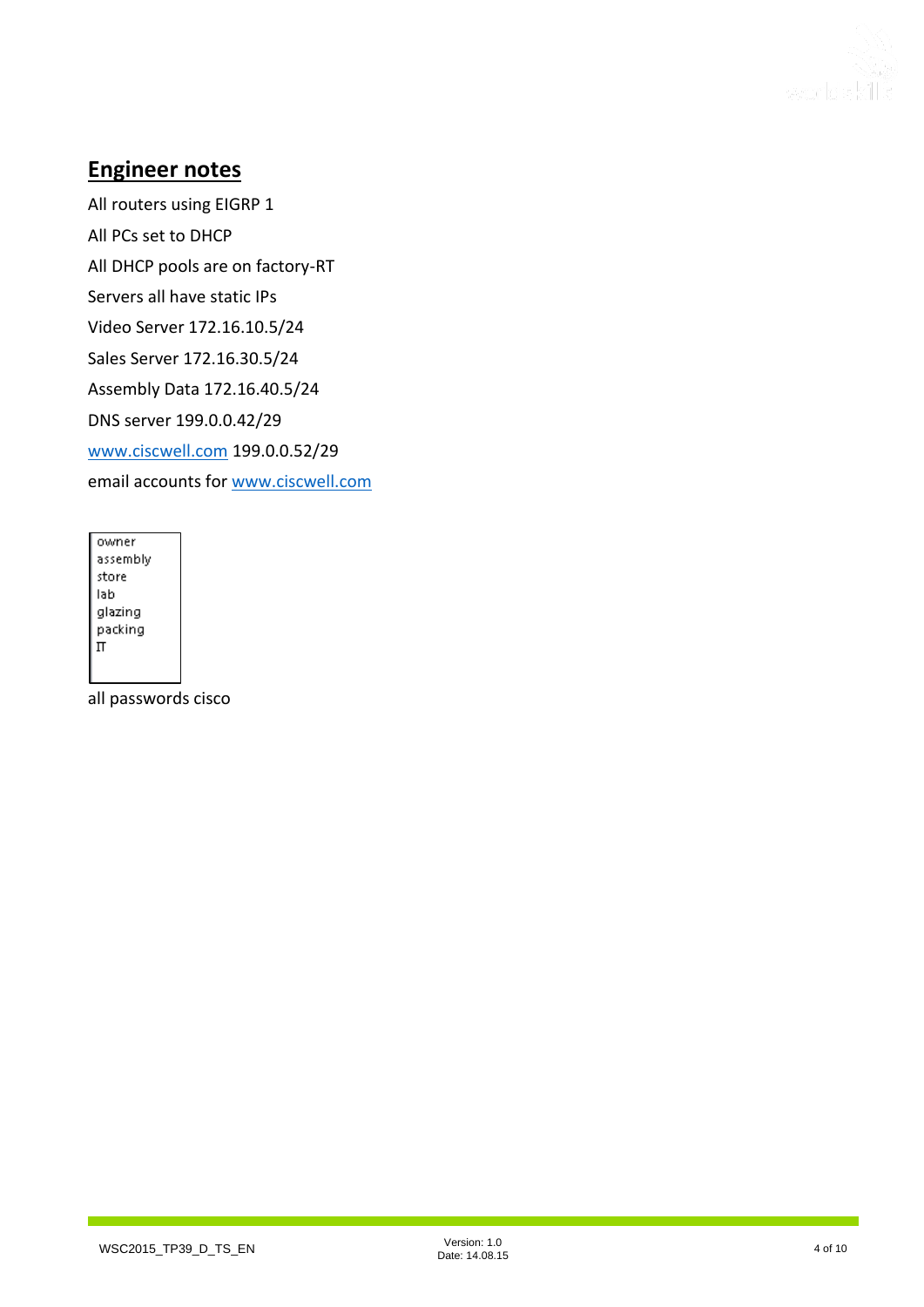

| Port                  | Link        | VLAN  | IP Address         | IPv6 Address       | MAC Address    |
|-----------------------|-------------|-------|--------------------|--------------------|----------------|
| FastEthernet0/1       | Up          | 10    | <not set=""></not> | <not set=""></not> | 00D0.5842.C001 |
| FastEthernet0/2       | Up          | ı     | <not set=""></not> | <not set=""></not> | 00D0.5842.C002 |
| FastEthernet0/3       | Up          | 30    | <not set=""></not> | <not set=""></not> | 00D0.5842.C003 |
| FastEthernet0/4       | Down        | ı     | <not set=""></not> | <not set=""></not> | 00D0.5842.C004 |
| FastEthernet0/5       | Down.       | 1     | <not set=""></not> | <not set=""></not> | 00D0.5842.C005 |
| FastEthernet0/6       | Down        | ı     | <not set=""></not> | <not set=""></not> | 00D0.5842.C006 |
| FastEthernet0/7       | Down        | ı     | <not set=""></not> | <not set=""></not> | 00D0.5842.C007 |
| FastEthernet0/8       | Down        | ı     | <not set=""></not> | <not set=""></not> | 00D0.5842.C008 |
| FastEthernet0/9       | Down        | ı     | <not set=""></not> | <not set=""></not> | 00D0.5842.C009 |
| FastEthernet0/10      | Down        | ı     | <not set=""></not> | <not set=""></not> | 00D0.5842.COOA |
| FastEthernet0/11      | Down        | ı     | <not set=""></not> | <not set=""></not> | 00D0.5842.COOB |
| FastEthernet0/12      | Down        | ı     | <not set=""></not> | <not set=""></not> | 00D0.5842.COOC |
| FastEthernet0/13      | Down        | ı     | <not set=""></not> | <not set=""></not> | 00D0.5842.COOD |
| FastEthernet0/14      | Down        | ı     | <not set=""></not> | <not set=""></not> | 00D0.5842.COOE |
| FastEthernet0/15      | Down        | ı     | <not set=""></not> | <not set=""></not> | 00D0.5842.COOF |
| FastEthernet0/16      | Down        | 1     | <not set=""></not> | <not set=""></not> | 00D0.5842.C010 |
| FastEthernet0/17      | <b>Down</b> | ı     | <not set=""></not> | <not set=""></not> | 00D0.5842.CO11 |
| FastEthernet0/18      | Down        | ı     | <not set=""></not> | <not set=""></not> | 00D0.5842.C012 |
| FastEthernet0/19      | Down        | ı     | <not set=""></not> | <not set=""></not> | 00D0.5842.C013 |
| FastEthernet0/20      | Down        | ı     | <not set=""></not> | <not set=""></not> | 00D0.5842.C014 |
| FastEthernet0/21      | Down        | ı     | <not set=""></not> | <not set=""></not> | 00D0.5842.CO15 |
| FastEthernet0/22      | <b>Down</b> | ı     | <not set=""></not> | <not set=""></not> | 00D0.5842.CO16 |
| FastEthernet0/23      | Down        | ı     | <not set=""></not> | <not set=""></not> | 00D0.5842.C017 |
| FastEthernet0/24      | Up          | 40    | <not set=""></not> | <not set=""></not> | 00D0.5842.C018 |
| GigabitEthernet0/1    | Up          | $- -$ | <not set=""></not> | <not set=""></not> | 00D0.5842.C019 |
| GigabitEthernet0/2    | Up          | $= -$ | <not set=""></not> | <not set=""></not> | 00D0.5842.COlA |
| Vlanl                 | Up          | ı     | 172.16.1.1/24      | <not set=""></not> | 00E0.A34B.546B |
| Vlan10                | Up          | 10    | 172.16.10.1/24     | <not set=""></not> | 00E0.A34B.546B |
| Vlan20                | Up          | 20    | 172.16.20.1/24     | <not set=""></not> | 00E0.A34B.546B |
| Vlan30                | Up          | 30    | 172.16.30.1/24     | <not set=""></not> | 00E0.A34B.546B |
| Vlan40                | Up          | 40    | 172.16.40.1/24     | <not set=""></not> | 00E0.A34B.546B |
| Hostname: Factory-SUl |             |       |                    |                    |                |

Codes: L - local, C - connected, S - static, R - RIP, M - mobile, B - BGP D - EIGRP, EX - EIGRP external, 0 - OSPF, IA - OSPF inter area N1 - OSPF NSSA external type 1, N2 - OSPF NSSA external type 2 El - OSPF external type 1, E2 - OSPF external type 2, E - EGP<br>i - IS-IS, L1 - IS-IS level-1, L2 - IS-IS level-2, ia - IS-IS inter area \* - candidate default, U - per-user static route, o - ODR P - periodic downloaded static route

Gateway of last resort is not set

| 172.16.0.0/16 is variably subnetted, 6 subnets, 2 masks                        |  |
|--------------------------------------------------------------------------------|--|
| C.<br>172.16.1.0/24 is directly connected, GigabitEthernet0/0                  |  |
| L<br>172.16.1.2/32 is directly connected, GigabitEthernet0/0                   |  |
| 172.16.10.0/24 [90/25625856] via 172.16.1.1, 03:01:49, GigabitEthernet0/0<br>D |  |
| 172.16.20.0/24 [90/25625856] via 172.16.1.1, 03:01:49, GigabitEthernet0/0<br>D |  |
| 172.16.30.0/24 [90/25625856] via 172.16.1.1, 03:01:49, GigabitEthernet0/0<br>D |  |
| 172.16.40.0/24 [90/25625856] via 172.16.1.1, 03:01:49, GigabitEthernet0/0<br>D |  |
| 199.0.0.0/24 is variably subnetted, 8 subnets, 2 masks                         |  |
| C.<br>199.0.0.0/29 is directly connected, Serial0/0/0                          |  |
| L<br>199.0.0.2/32 is directly connected, Serial0/0/0                           |  |
| 199.0.0.8/29 [90/2170368] via 200.200.200.1, 02:40:19, GigabitEthernet0/2<br>D |  |
| D<br>199.0.0.16/29 [90/5632] via 200.200.200.1, 02:40:19, GigabitEthernet0/2   |  |
| D<br>199.0.0.24/29 [90/3072] via 200.200.200.1, 02:40:19, GigabitEthernet0/2   |  |
| D<br>199.0.0.32/29 [90/3072] via 200.200.200.1, 02:40:19, GigabitEthernet0/2   |  |
| 199.0.0.40/29 [90/5632] via 200.200.200.1, 02:40:19, GigabitEthernet0/2<br>D   |  |
| 199.0.0.48/29 [90/5632] via 200.200.200.1, 02:24:49, GigabitEthernet0/2<br>D   |  |
| 200.200.200.0/24 is variably subnetted, 2 subnets, 2 masks                     |  |
| C.<br>200.200.200.0/30 is directly connected, GigabitEthernet0/2               |  |
| 200.200.200.2/32 is directly connected, GigabitEthernet0/2<br>L                |  |
| Factory-RT#                                                                    |  |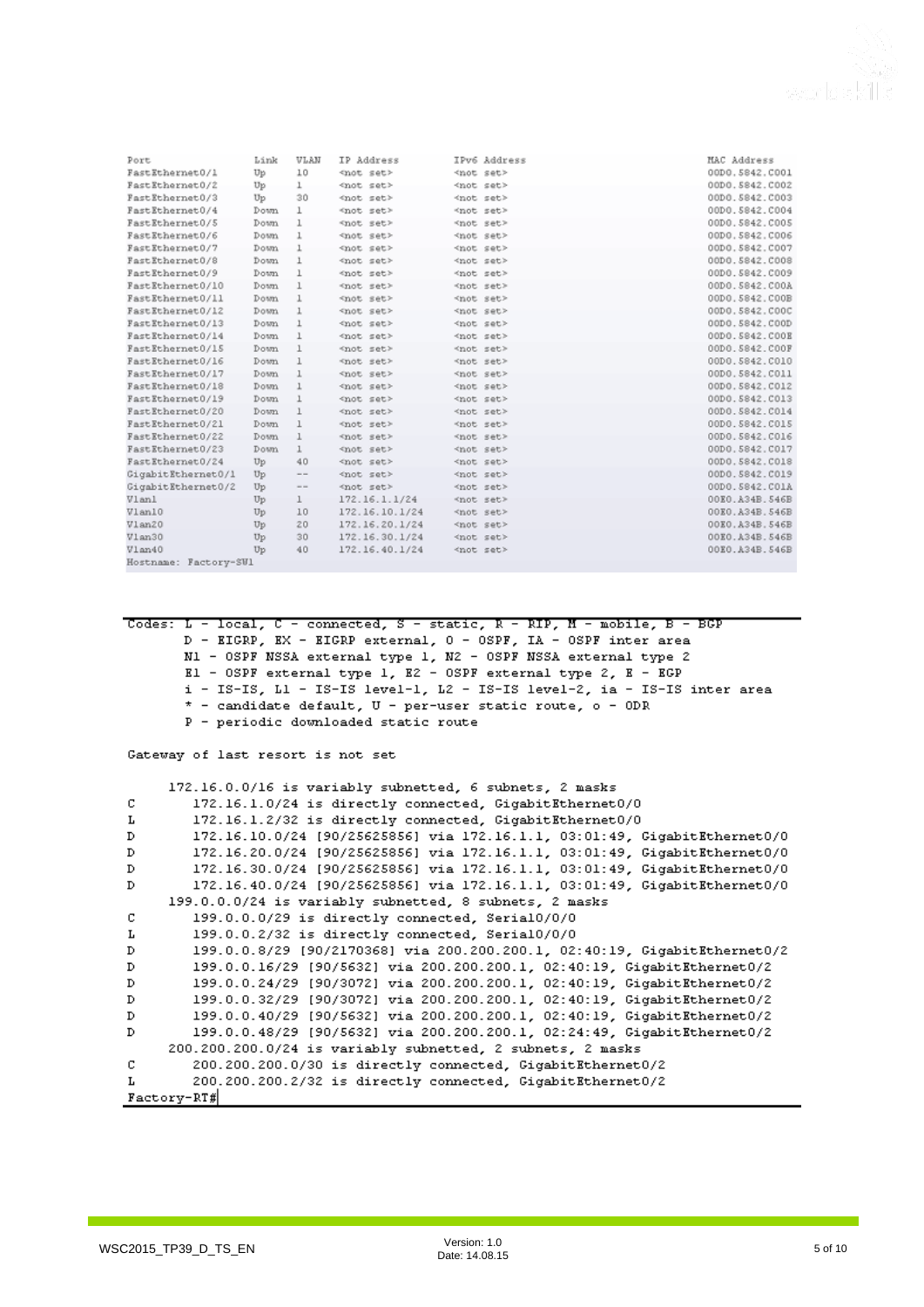

|              | VLAN Name               | Status | Ports                          |
|--------------|-------------------------|--------|--------------------------------|
|              |                         |        |                                |
| $\mathbf{1}$ | default                 | active |                                |
| 10           | Camera                  | active | Fa0/1, Fa0/2, Fa0/3, Fa0/4     |
|              |                         |        | Fa0/5, Fa0/6, Fa0/7, Fa0/8     |
| 20           | WiFi                    | active | Fa0/9, Fa0/10, Fa0/11, Fa0/12  |
|              |                         |        | Fa0/13, Fa0/14, Fa0/15, Fa0/16 |
| 30           | ₽Cs                     | active | Fa0/17, Fa0/18, Fa0/19, Fa0/20 |
|              |                         |        | Fa0/21, Fa0/22, Fa0/23, Fa0/24 |
|              | 1002 fddi-default       | active |                                |
|              | 1003 token-ring-default | active |                                |
|              | 1004 fddinet-default    | active |                                |
|              | 1005 trnet-default      | active |                                |
| Sw-west#     |                         |        |                                |

|                                                                                                                                                                              |          | Wireless Settings |  |
|------------------------------------------------------------------------------------------------------------------------------------------------------------------------------|----------|-------------------|--|
| <b>ISSID</b>                                                                                                                                                                 |          | CG-Store          |  |
| Channel                                                                                                                                                                      |          | 1                 |  |
| Authentication<br>$\bullet$ Disabled<br>$\circ$ WEP<br>WPA-PSK @ WPA2-PSK PSK Pass Phrase<br>© WPA<br>C WPA2<br>RADIUS Server Settings<br>IP Address<br><b>Shared Secret</b> | WEP Key  |                   |  |
| <b>Encryption Type</b>                                                                                                                                                       | Disabled |                   |  |
|                                                                                                                                                                              |          |                   |  |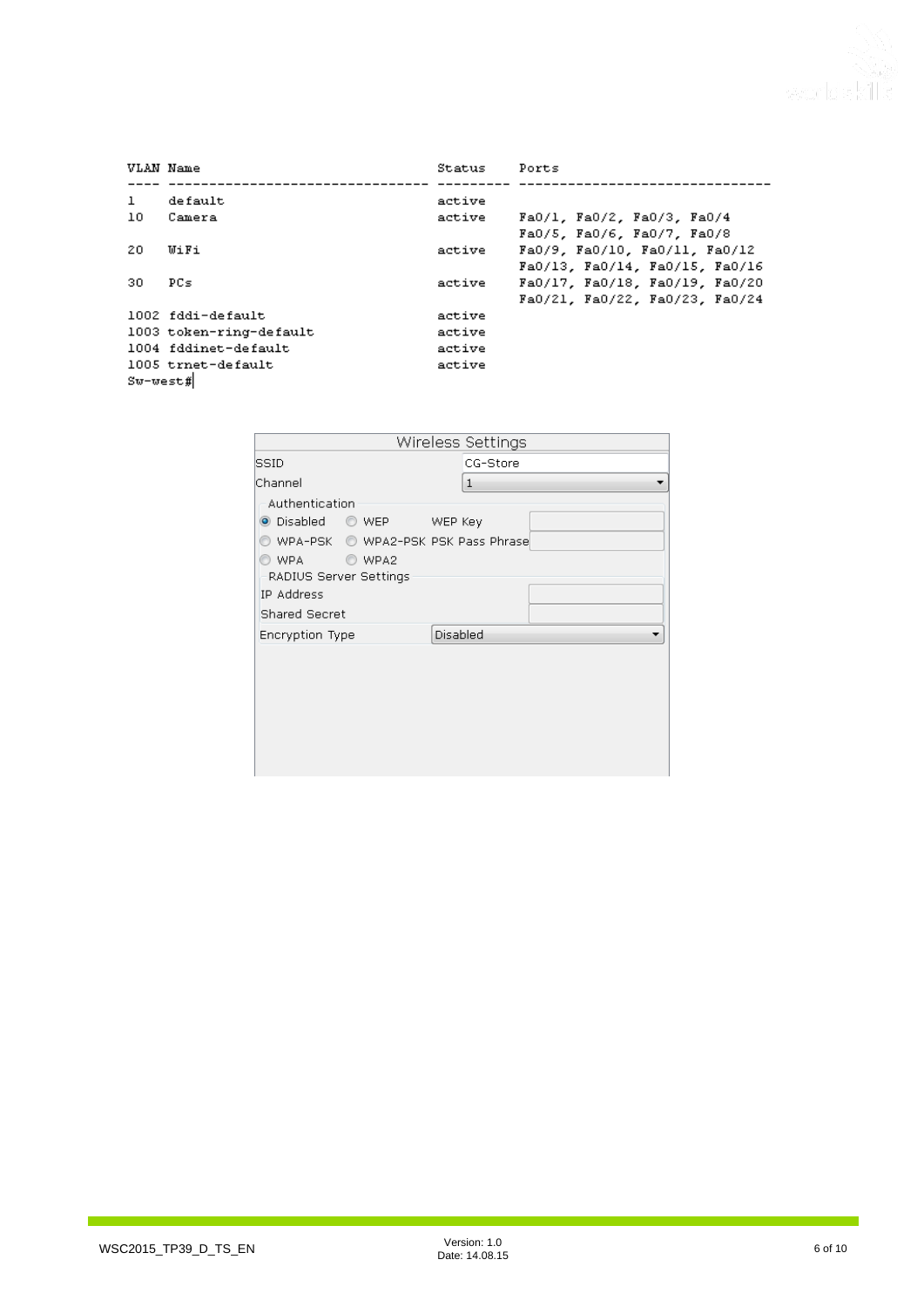

! hostname SW -East ! spanning -tree mode pvst ! interface FastEthernet0/1 switchport access vlan 20 ! interface FastEthernet0/2 switchport access vlan 20 ! interface FastEthernet0/3 switchport access vlan 20 ! interface FastEthernet0/4 switchport access vlan 20 ! interface FastEthernet0/5 switchport access vlan 20 ! interface FastEthernet0/6 switchport access vlan 20 ! interface FastEthernet0/7 switchport access vlan 20 ! interface FastEthernet0/8 switchport access vlan 20 ! interface FastEthernet0/9 switchport access vlan 30 ! interface FastEthernet0/10 switchport access vlan 30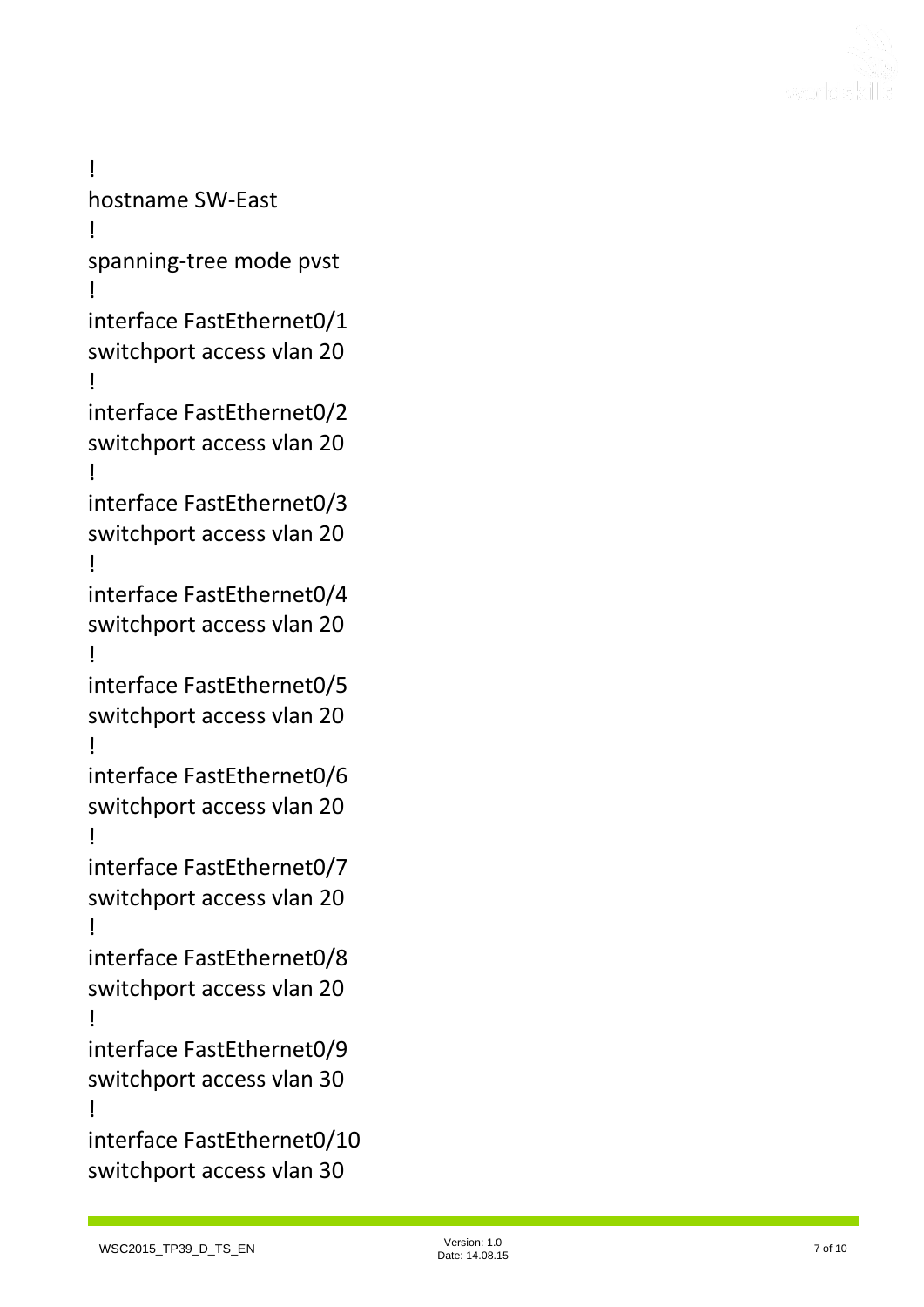

! interface FastEthernet0/11 switchport access vlan 30 ! interface FastEthernet0/12 switchport access vlan 30 ! interface FastEthernet0/13 switchport access vlan 30 ! interface FastEthernet0/14 switchport access vlan 30 ! interface FastEthernet0/15 switchport access vlan 30 ! interface FastEthernet0/16 switchport access vlan 30 ! interface FastEthernet0/17 switchport access vlan 40 ! interface FastEthernet0/18 switchport access vlan 40 ! interface FastEthernet0/19 switchport access vlan 40 ! interface FastEthernet0/20 switchport access vlan 40 ! interface FastEthernet0/21 switchport access vlan 40 !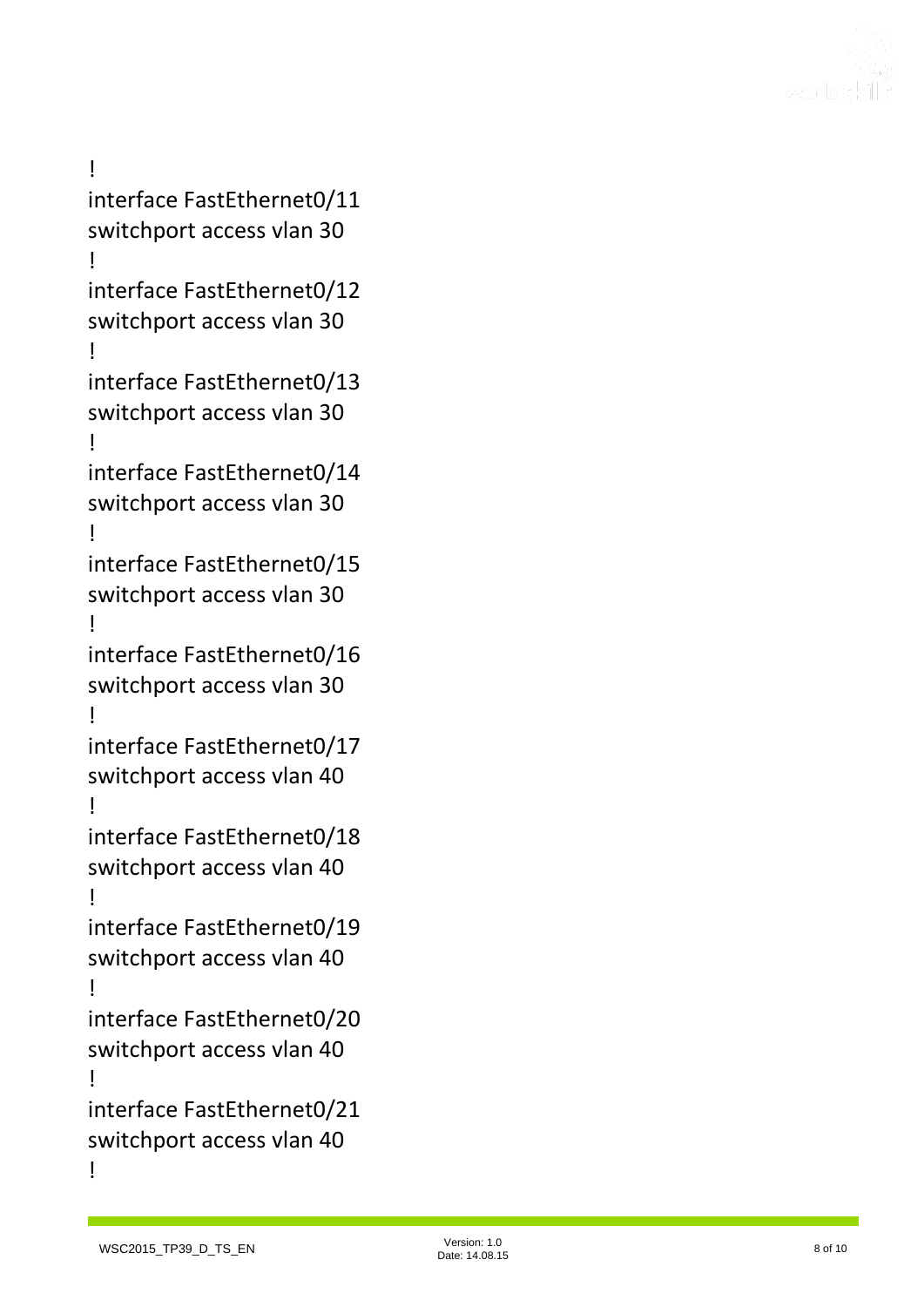

```
interface FastEthernet0/22
switchport access vlan 40
!
interface FastEthernet0/23
switchport access vlan 40
!
interface FastEthernet0/24
switchport access vlan 10
switchport mode access
!
interface GigabitEthernet0/1
switchport mode trunk
!
interface GigabitEthernet0/2
!
interface Vlan1
ip address 172.16.1.20 255.255.255.0
!
line con 0
!
line vty 0 4
login
line vty 5 15
login
!
```